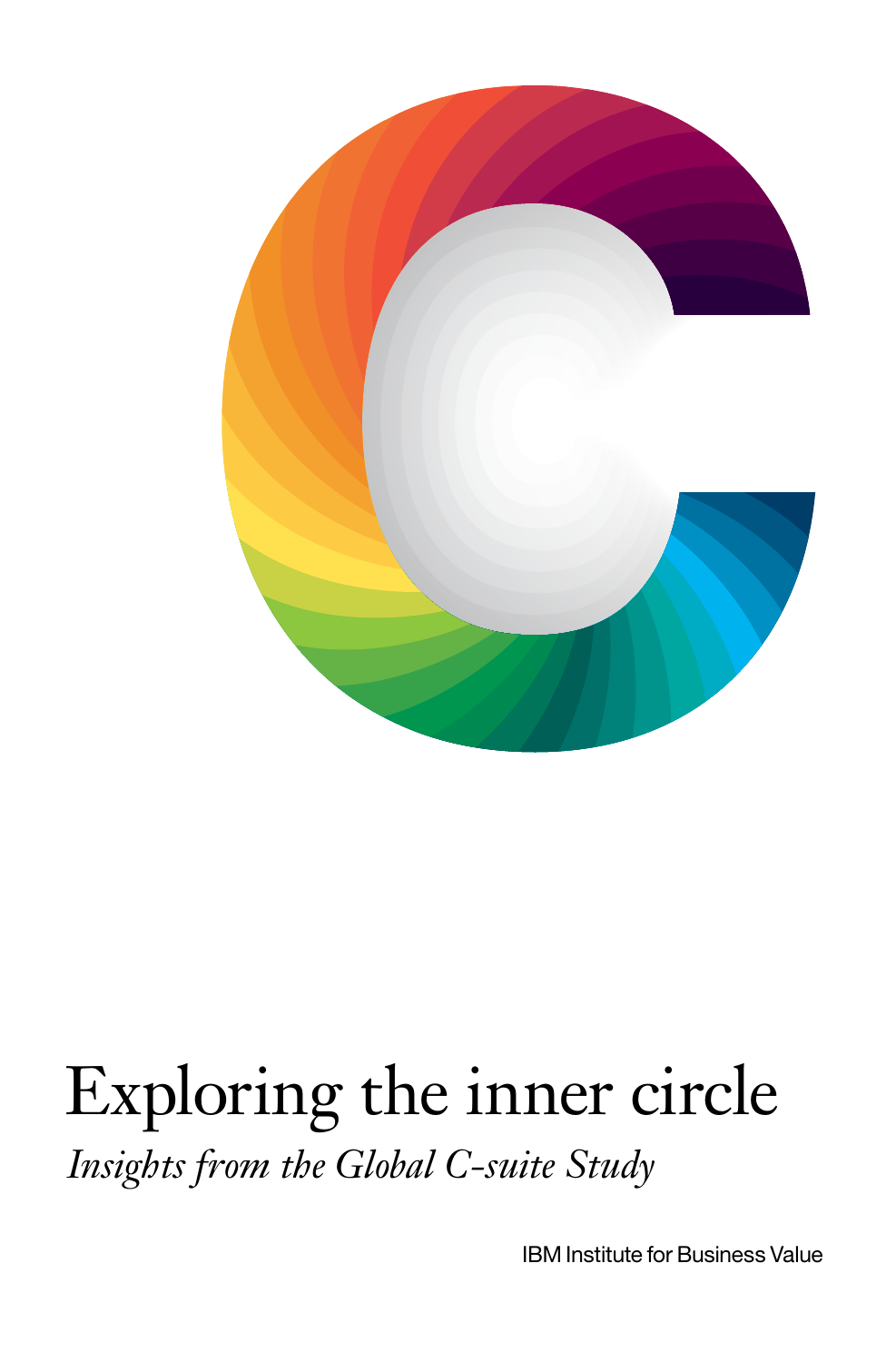## How well do the members of the C-suite work together?

**The final part of our Global C-suite Study draws on frank face-to-face conversations with 4,183 CxOs around the world to explore what's happening in the inner circle.**



New technologies are blurring the physical-digital divide and transforming the way people interact. So CxOs are gearing up for huge changes in how their enterprises engage with customers.

In our first report we highlighted three steps you can take to help your enterprise serve digitally empowered customers more effectively: open up to customer influence; pioneer digitalphysical innovation; and craft engaging customer experiences.

In subsequent reports we looked at how CxOs in different roles are tackling these imperatives. But how well do the members of the C-suite work together? And why do certain C-suites excel?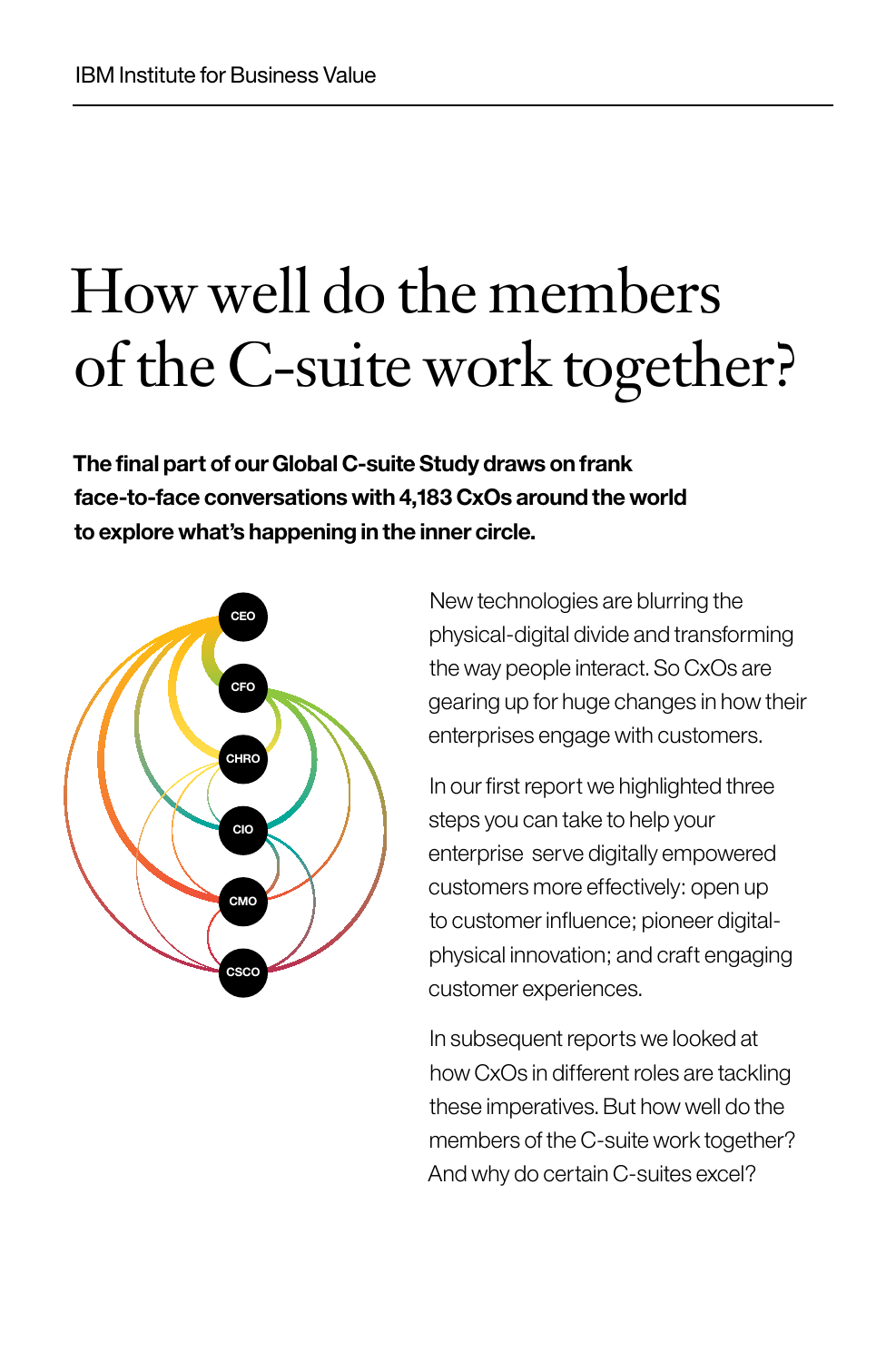# What gets in the way?

## **We analyzed more than 6,500 comments on what makes or breaks a C-suite. The roadblocks fall into three categories.**

## **Practical constraints**

One of the biggest practical problems is lack of time. "We literally can't find 15 minutes in our day to interact," the CHRO of a U.S. government agency told us. Many CxOs also say they need more accurate information, faster, to help them make better decisions.

## **Shortage of qualified people**

Other issues have more to do with recruiting CxOs with the right experience and mindset. The digital revolution is placing totally new demands on a generation of executives who grew up in the analog era. But finding good new candidates can be difficult, especially for enterprises in growth markets.

# "

## *"Some of our CxOs were promoted from general managers and don't really understand their responsibilities."*

**CEO**, Life Sciences, China

## **Cultural impediments**

Cultural obstacles—such as "power games" and an "alpha male" management style—are another challenge, and disputes over funding often exacerbate the tensions. "We need to get past the numbers. All our conversations start and end with numbers," the CMO of a U.K. professional services firm complained.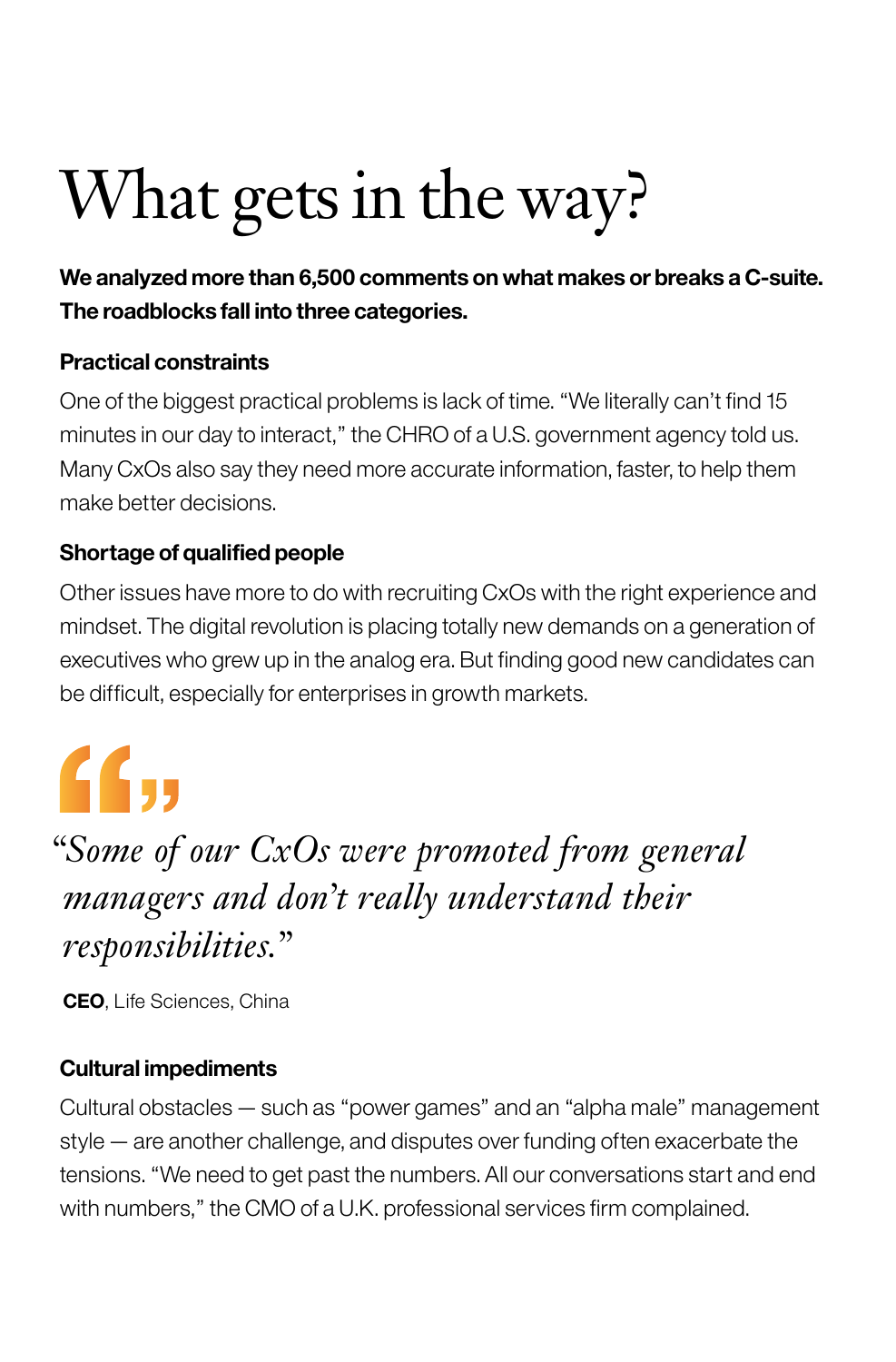# What makes certain C-suites stand out from the crowd?

## **The best C-suites are a "broad palette" of specialists**

Our research shows the best C-suites are a "broad palette of people with different backgrounds and qualifications," as the CEO of a Swiss energy company put it. Ensuring there's a diverse mix of skills in the C-suite *as a whole* has far more impact on performance than ensuring the individual members have broad interdisciplinary experience.

## **Collaboration is the key criterion**

The ability to collaborate is the most important factor, though (see Figure 1). And *how* the members of the C-suite collaborate is as significant as the *extent*  to which they collaborate. It's crucial not to get too comfortable with each other, CEOs warned.

### **Figure 1**

*Team talk: CEOs say collaboration is the main trait for success*



Collegiality, teamwork, alignment



Openness, transparency, respect, trust

27% 25% 19% 18%

Clear vision, clear goals

Experience, expertise, talent

## *Honesty Shared purpose Knowledge Communication skills*

Ability to communicate effectively, listen and compromise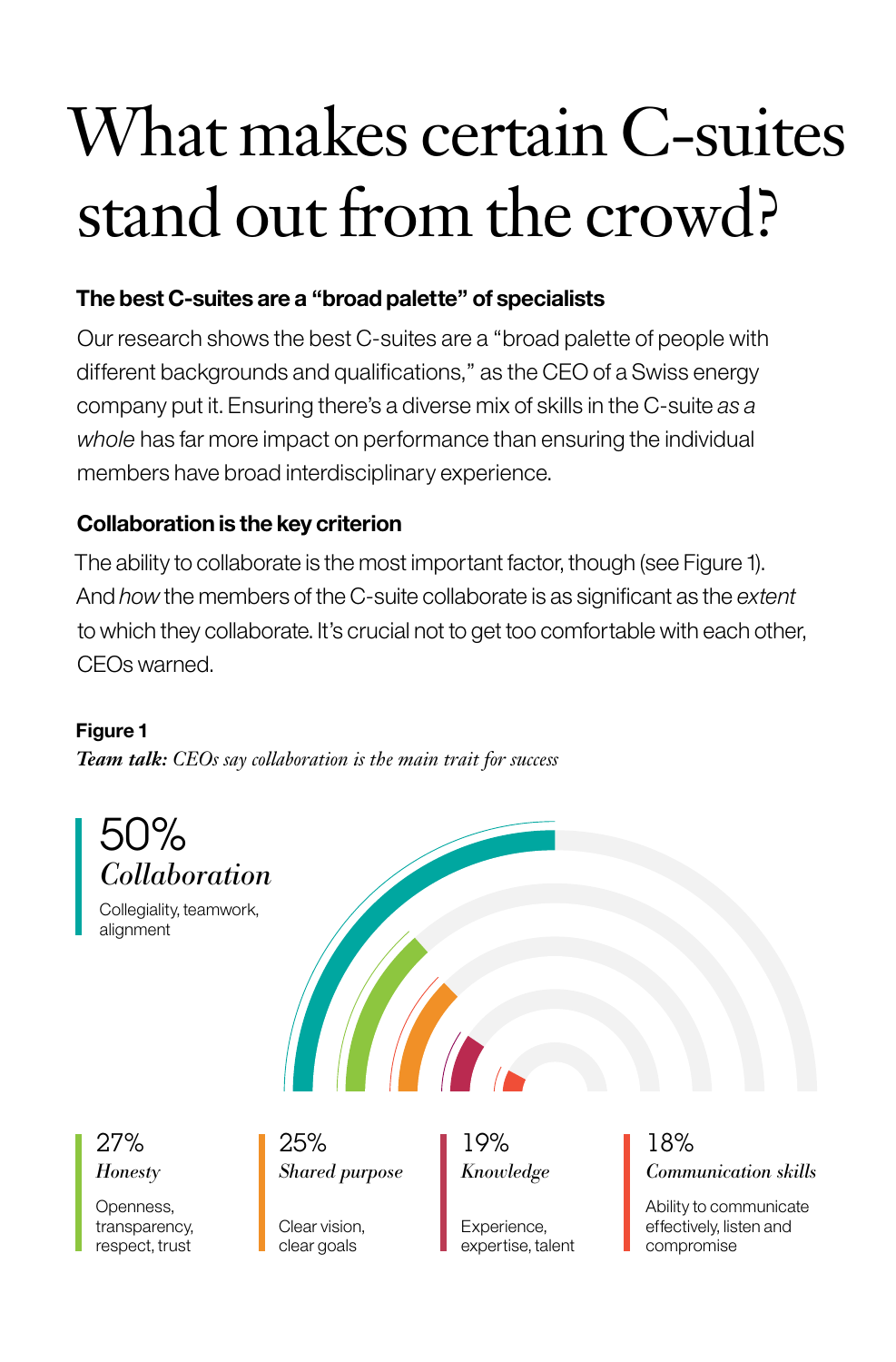## **"Purposeful Partners" fare best**

We identified three distinct approaches to collaboration. Cautious Colleagues collaborate warily. Natural Networkers collaborate widely, but don't plan to form many more partnerships. Purposeful Partners, by contrast, collaborate widely and expect to collaborate even more extensively. They also collaborate with a specific goal in mind: *to stimulate innovation.*

The result? Natural Networkers and Purposeful Partners understand their customers much better than Cautious Colleagues and are more open to their customers' influence (see Figure 2). But only Purposeful Partners have managed to translate this deep understanding of their customers into dollars.

### **Figure 2**

*Customer-savvy: Purposeful Partners and Natural Networkers account for four-fifths of those enterprises that really understand their customers*

Distribution of enterprises with strong customer understanding and influence



Distribution of enterprises with weak customer understanding and influence



A third of the enterprises in our sample are Purposeful Partners. Yet these firms account for 48 percent of all financial outperformers, versus just 27 percent of Natural Networkers and 25 percent of Cautious Colleagues.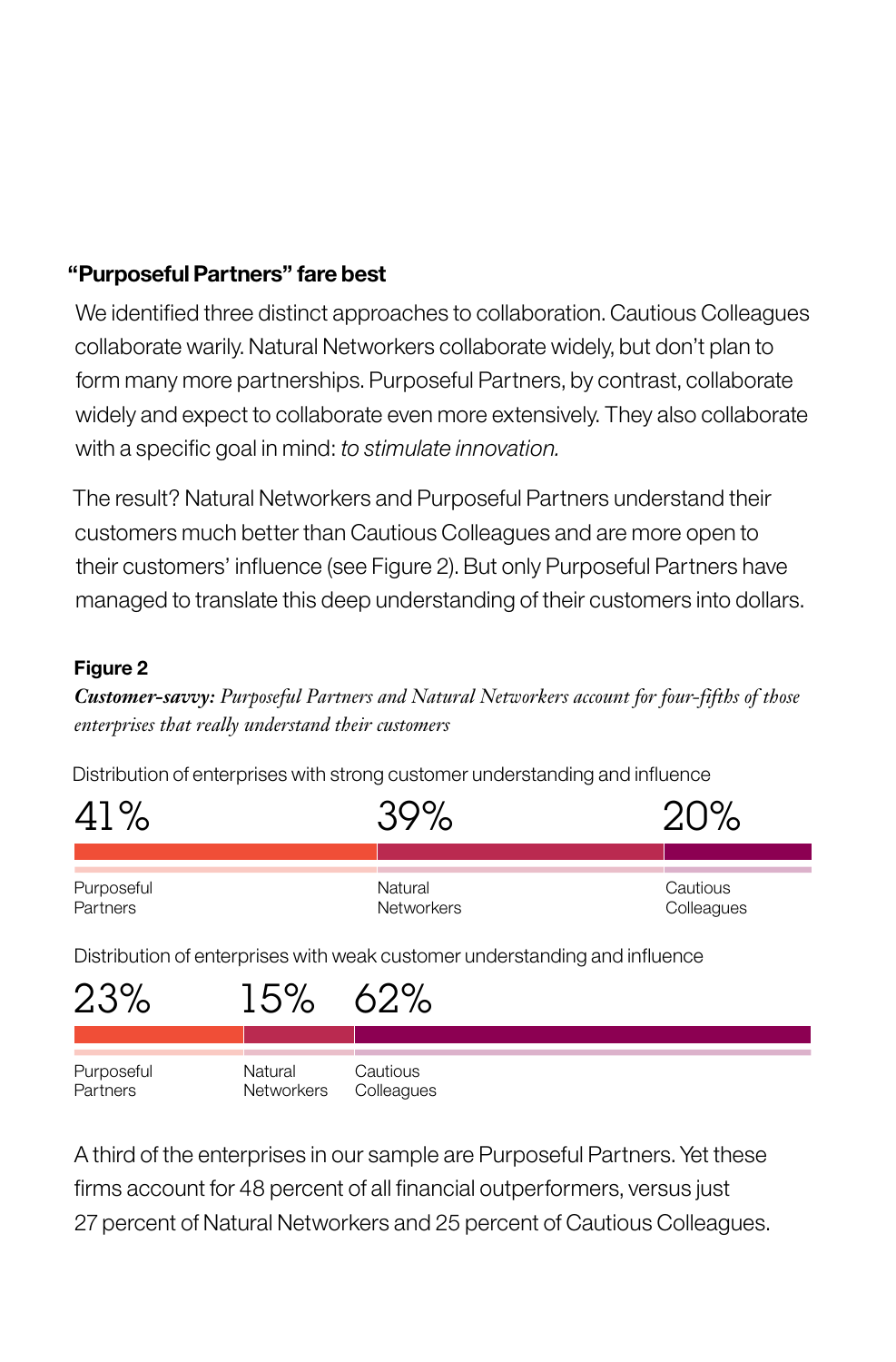# What's the solution?

## **One thing is clear: we're going through momentous changes changes that, in some respects, are turning back the clock**

For centuries, most people knew everyone they traded with, and the products they bought were handmade, often to order. Digital technologies are now reviving this way of life, with online "villages" where customers can share ideas—with each other and with the businesses that serve them. These same technologies are providing an increasing array of tools to craft personalized offerings.

In an interconnected world, collaboration is vital for success. That includes collaboration with customers to co-create, co-produce and co-market goods, services and experiences; collaboration with employees, partners and suppliers to push the boundaries of innovation; and collaboration within the C-suite itself to deliver a coordinated response.

# $ff_{11}$

## *"What makes a top-performing C-suite? Collaboration, not consensus."*

**CEO**, Energy and Utilities, Australia

We've analyzed the input we received to identify a number of steps you can take, jointly and individually, to help your C-suite function more effectively. These measures focus on making it easier to collaborate in preparing your enterprise for the hyperconnected economy of the future. You will find practical recommendations, and much more, in the full version of our report.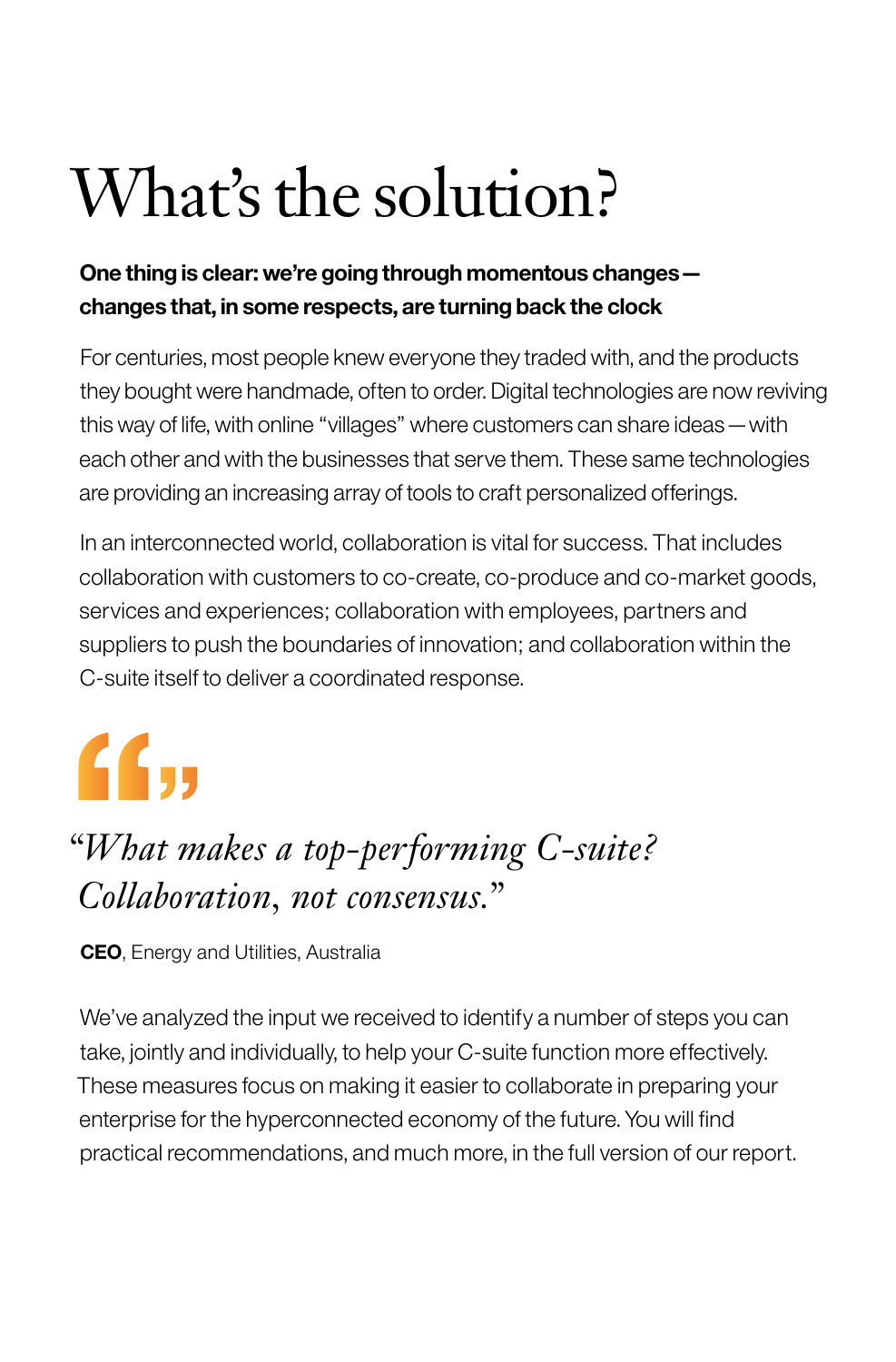# Looking for more detail?

You can access the full version of this report, and earlier chapters in our study at **ibm.com**/csuitestudy or use the IBV tablet apps on iOS and Android. You can also find out whether your enterprise is a Cautious Colleague, Natural Networker or Purposeful Partner, using our online self-assessment tool available at **ibm.com**/csuitestudy